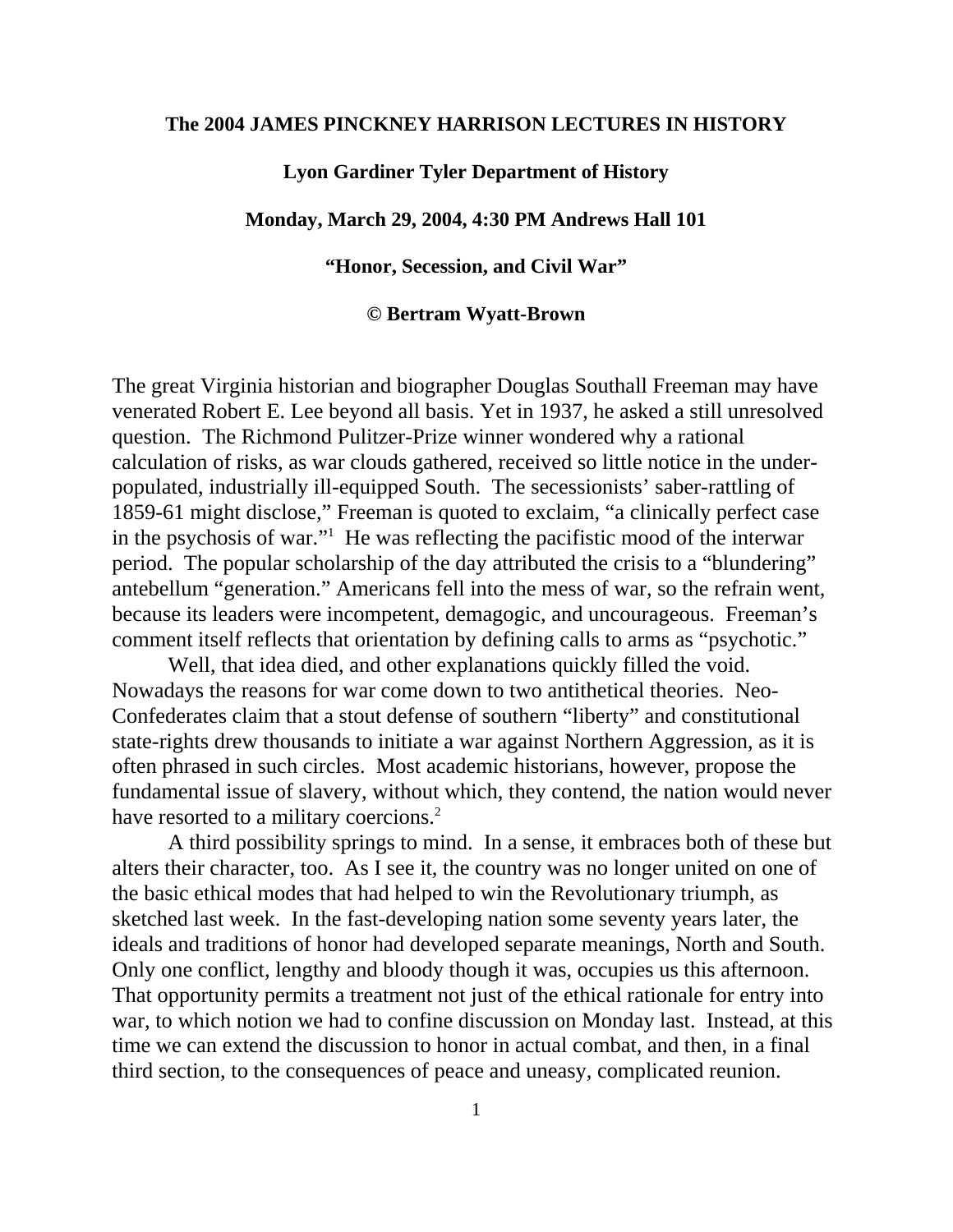To begin with the morally-driven motives, slaveholding--its God-given rights or its hellish offenses--lay at the heart of the matter, to be sure. For nearly thirty years before the outbreak in 1861, the American abolitionists had denounced the South's planter class as cruel, debauched, self-serving, and unchristian and doomed to eternal damnation. By the 1850s their verbal knives had stabbed deep into the Southern psyche. In 1856 at a convention of Radical Abolitionists in Syracuse, New York, the great black leader Frederick Douglass summed up the participants' fiery mood. "Liberty," he announced, "must either cut the throat of slavery or slavery would cut the throat of liberty." Others there proposed that slaveholders must be met at the point of the bayonet."<sup>3</sup> Such verbal insults could not go unanswered, Southerners, or at least their fire-eating compatriots, so maintained.

 Adding to Southern outrage was the translation of words into deeds. John Brown's Harpers Ferry expedition signified a new antislavery strategy–a direct affront not only to white security but also the very soul and heart of Southern selfesteem. He presented a truly dangerous application of terror. A Norfolk paper called it "a most insane demonstration by a band of northern fanatics."4 Not only were Yankees assaulting slaveholders in print and pulpit but in plots for Southern destruction. All this was done in the name, as the white Southerners saw it, of a perverted moral righteousness. International anarchists later called Brown's style of action an attentat. Terrorism was designed then as nowadays not just to kill indiscriminately but to challenge the power of the state by arousing the victimized masses to height of indignation and violence against alleged oppression. Sanctified in intensely religious terms as the perpetrators have often claimed, the strike against slavery would also degrade the honor of the institutions against which the enterprise was directed. America had not yet experienced a subversive mission of this kind before John Brown's conspiracy against slavery. It would do so in recent times but the situations were comparable in some respects. The dueling spirit easily transformed itself into an obsession with the glories of battle. According to German historian Ute Frevert, warmongering in the years before 1914 appealed to the German bourgeoisie because of longstanding discontent with "ever tighter social, political, and economic chains." A member of that social class recalled in 1920, "The war was bound to be a grand, powerful, solemn experience. It seemed to us to be a manly act."<sup>5</sup> Students and faculty members, reserve officers, most of them bourgeois, and the landed gentry applied Germanic thoroughness to the custom. In 1874, Wilhelm I had proclaimed to his military forces: "I expect the entire officer corps of my army that they will regard honor, henceforth as hitherto, as their greatest treasure; to keep it pure and unstained must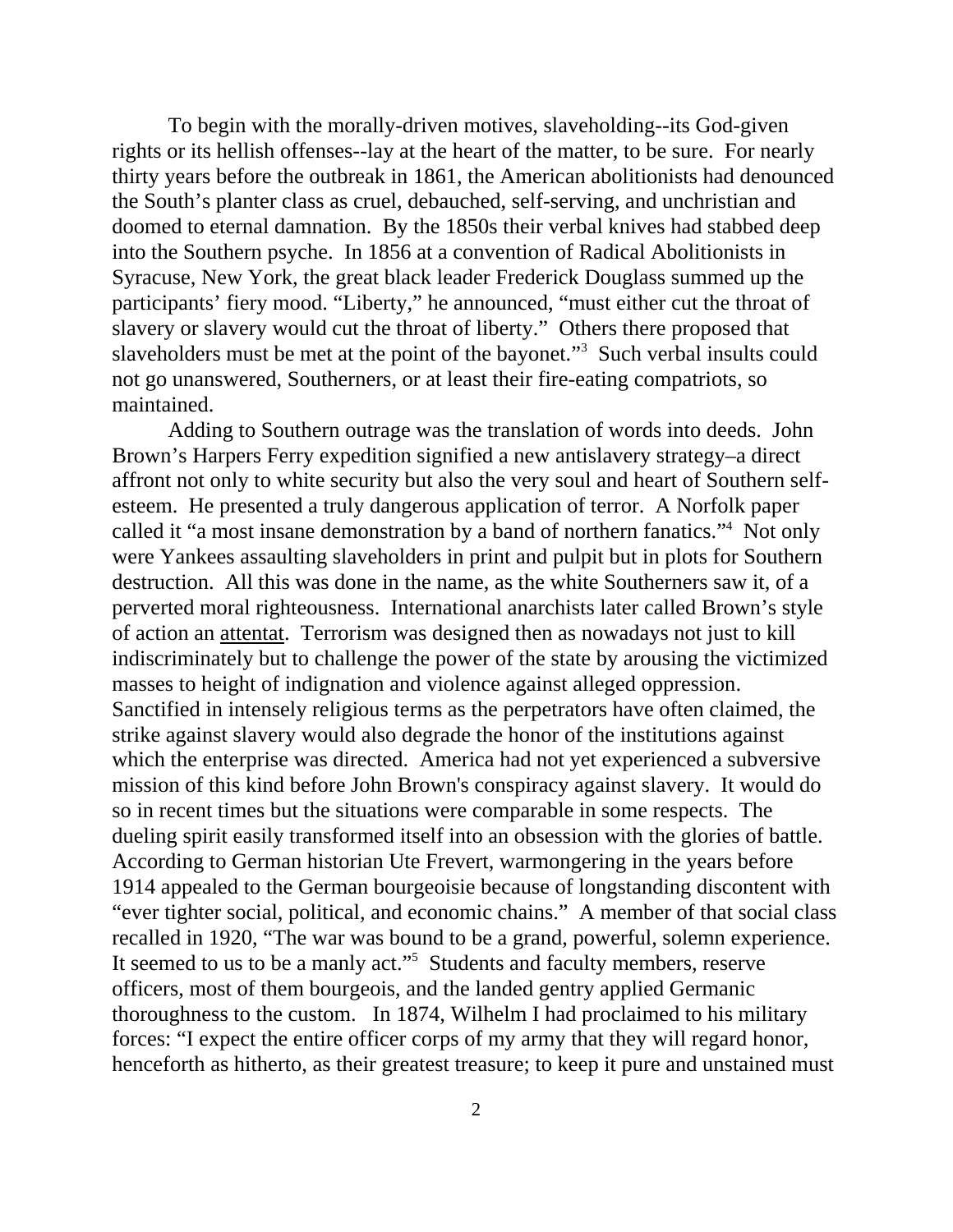be the holiest duty of the whole corps, as of the individual." Such a position found expression in the way foreign affairs were supposed to be conducted. Heinrich von Treitsche, the Prussian historian, put the matter clearly: "If the flag of the state is insulted, it is the duty of the State to demand satisfaction, and if satisfaction is not forthcoming, to declare war, however trivial the occasion may appear, for the State must strain every nerve to preserve for itself the respect which it enjoys in the state system."<sup>6</sup>

 Honor was thus involved in the state-rights political argument–the Union as a marriage of equal partners. The problem was that with a weakening base in the House of Representatives and the danger of losing both the Senate and Presidency, southern political influence was visibly slipping away. Free soil and the Republican demand for greater Northern control of affairs was gaining enormous strength. Senator William H. Seward of New York told the Senate during the Kansas debates that the North "would take the Government" soon and obliterate the South's undeserved control of national affairs–thanks to the 3/5th compromise and the subservience of Northern Democratic Doughfaces. State rights upheld of secession begun–these were the stark choices, both backed by the ethic of status recognition– the equality of northern and southern notions of honor. Senator James Henry Hammond had long boasted that Southern rule of the country would never end so long as cotton was king. He cautioned South Carolinians before the 1860 election not to promote secession. He saw that war would mean disaster. Yet, he followed Alexander Stephens and Robert Toombs' decisions to surrender their Senate seats. Hammond wrote his son Marcus, however, that resignation from office had become "an epidemic and very foolish. It reminds me of the Japanese who when insulted rip open their own bowels. . .God knows the end."<sup>7</sup> James Henry Hammond and the Old South: A Design for Mastery ((Baton Rouge: Louisiana State University Press, 1982), 358. Death before dishonor, he implied, but he felt no elation but only premoinitios of loss and ruin.<sup>8</sup>

 Even though Hammond had begun to float with the popular tide, he alone had offered a pragmatic appraisal of how things really were–the kind of calculation that Douglas Southall Freeman had found so rare. The man of honor feels that defense of reputation and virility must come before all else. Otherwise, he is open to charges of effeminacy and fear. As Ulysses complains of his warrior colleagues:

> They tax our policy and call it cowardice, Count wisdom as no member of the war, Forestall prescience, and esteem no act But that of hand.<sup>9</sup>

Under these circumstances, the reasons why the slaveholder felt so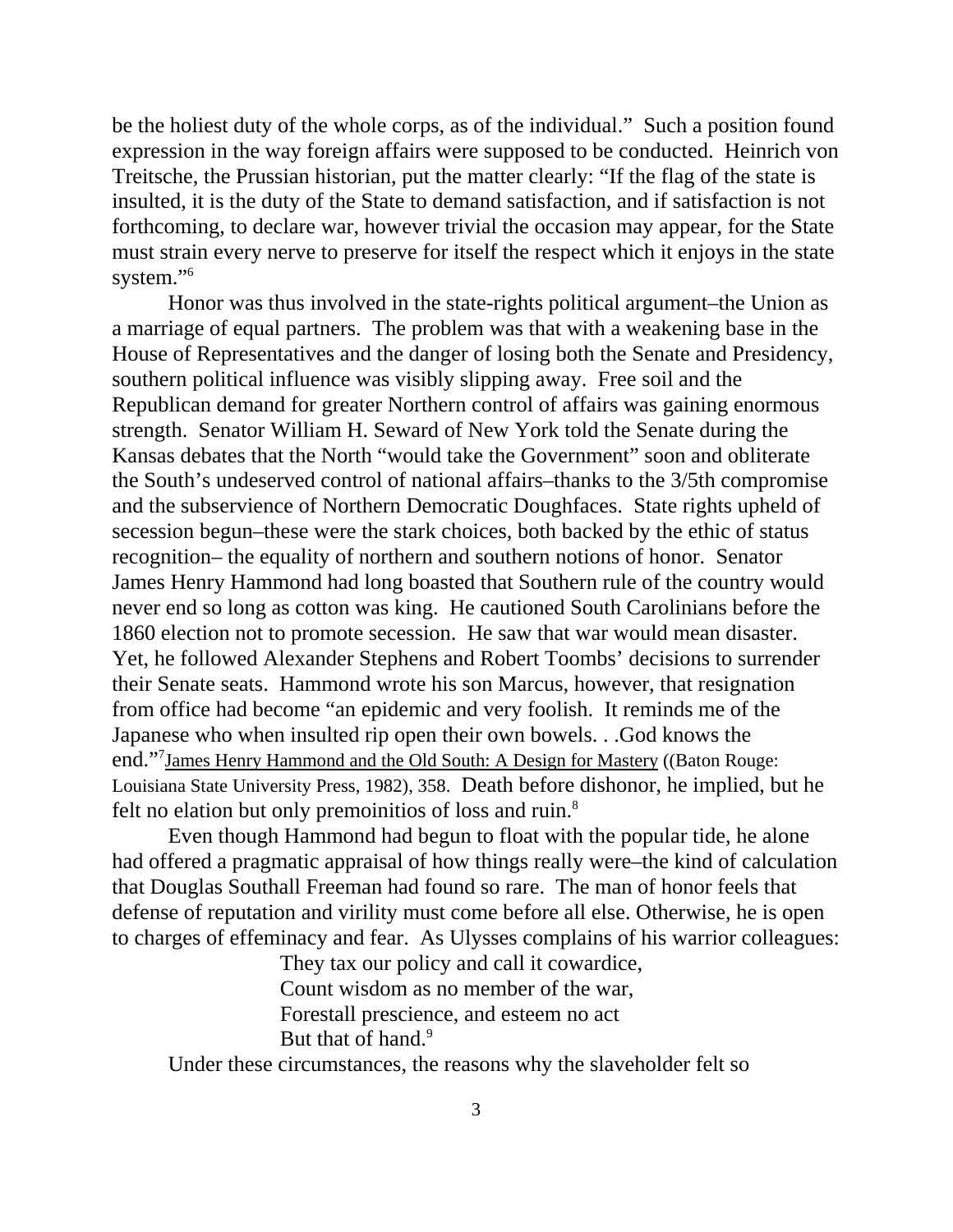threatened by northern criticism should be clear. The dread of public humiliation, especially in the highly charged political setting, was a burden not to be casually dismissed. In general terms, whenever the public response to claims for respect is indifferent, disbelieving, hostile, or derisive, the claimant for honor feels as blasted, as degraded as if struck in the face or unceremoniously thrown to the ground. He is driven to a sense of shame--the very opposite of honor. The response is twofold: first, a denial that he, a persecuted but peace-loving citizen, seeks more than his due; and second, his outraged "honor" requires immediate vindication, by force of arms if need be. This was especially true for the antebellum Southerner because he could hardly escape doubts that his section was perceived by the world as inferior, morally and materially. "Reputation is everything," said Senator Hammond. "Everything with me depends upon the estimation in which I am held," confessed secessionist thinker and novelist Beverley Tucker of William and Mary. Personal reputation for character, valor, and integrity did not end there. Individual self-regard encompassed wider spheres. As a result, the southerner took as personal insult the criticisms leveled at slave society as a whole.<sup>10</sup> Writing in his diary, a Johnny Reb in Virginia was convinced that his side would win the war. "We are fighting for our property and our homes," he explained, whereas "they, for the flimsy and abstract idea that a Negro is equal to an Anglo American."11 Honor and racial domination were inseparable concepts.12

 In a remarkable way, this concept of honor was easily combined with the religious traditions of the Evangelical South. For instance, the Rt. Rev. Francis H. Rutledge of Florida, but originally from South Carolina, came out boldly for secession So rabid was he that he pledged five-hundred-dollars payable to the state as soon as the legislature passed an ordinance of secession."13 Nor was he the only ecclesiastical figure to sport his disunionist colors so openly. The Rev. Thomas Goulding at the Presbyterian Theological Seminary in Columbus, South Carolina, once announced that "Disunion would be, in national politics, to prefer weakness to strength--degradation to honorable rank. The Central Presbyterian proudly boasted in May 1861, "Virginia's gallant sons. . .have sprung forward to the defense of their insulted Mother; assured that they are contending for the most sacred rights, and for the dearest interests for which patriot soldiers ever drew the sword."<sup>14</sup> In a fine essay, Edward Crowther concludes that a set of values had developed which he identifies as "a holy honor." Under this banner Southern whites "cloaked their society," and in the name of that cause "they were prepared to fight and die."<sup>15</sup>

Liberty for the white male required all but absolute power over the dark-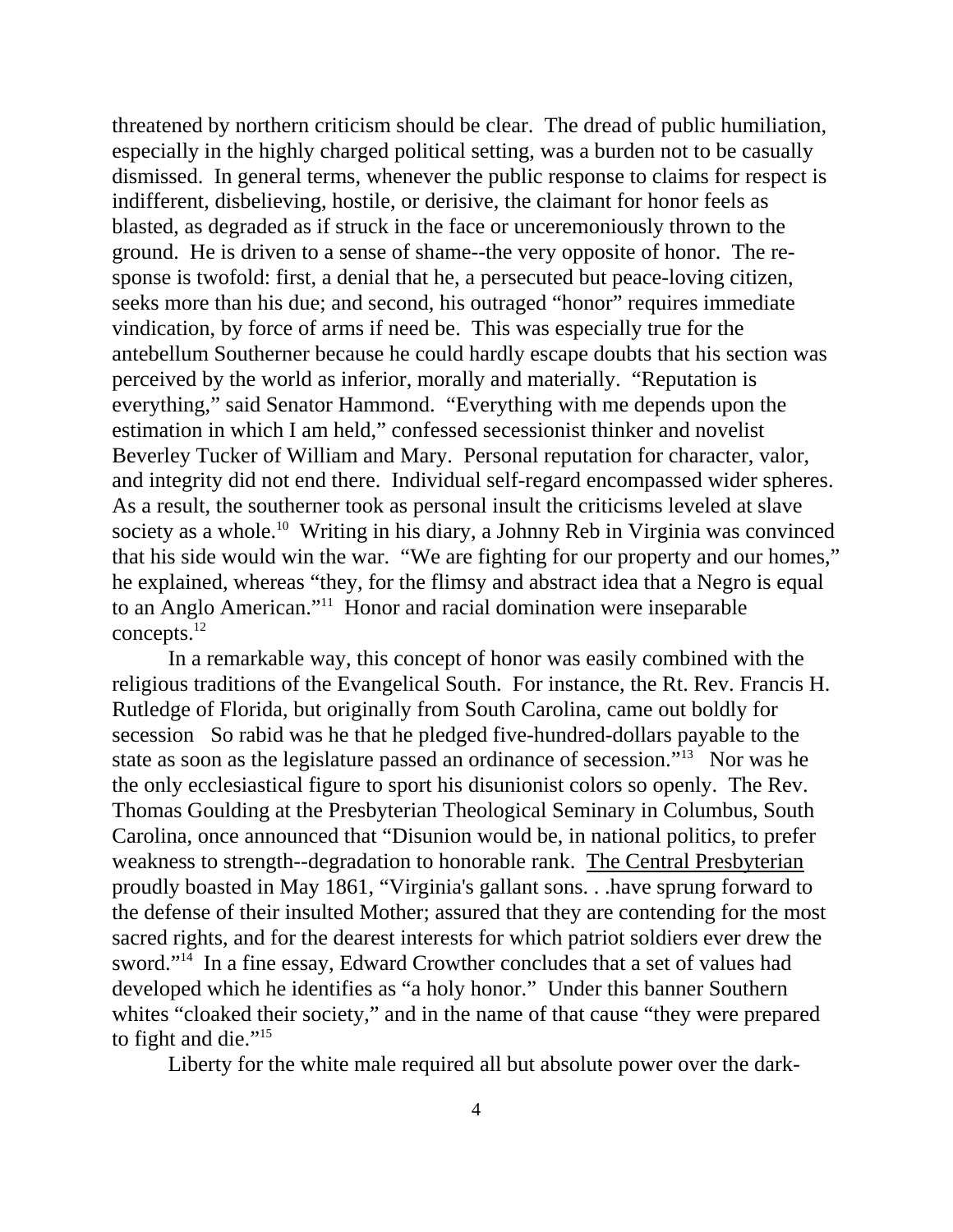skinned races. Otherwise, it was not to be considered fully achieved. Abraham Lincoln had observed, "We all declare for liberty; but in using the same word, we do not all mean the same thing." For some it signifies a man's right to do as he sees fit with himself or his labor, the President continued, but others "mean for some men to do as they please with other men and the product of other men's labor."16 Just as honor was posed against shame, so liberty's opposite was slavery, analogies with their own system of labor that Southerners of the eighteenth and nineteenth centuries constantly invoked. Racial bondage did not signify hypocrisy according to the values of white Southerners. Instead, it was the very underpinning of their concept of liberty

 In contrast, the Yankee version of honor had taken a different turn. It was less connected to family and community. Instead it was tied to institution and abstract symbol–nationhood, the flag, the perpetual Union. Melinda Lawson in her new book, Patriot Fires, explains that a sense of patriotism quickly developed in the war period. The Yankees' ideas of nationhood were somewhat unformed and "lacking in significant content." New and patriotic activities and institutions– Union Leagues, Sanitary Commission fairs, parades, flag ceremonies provided the setting for a sense of a more glorious future. That vision "served as a tocsin," she argues, "for a nation inclined too much toward the pursuit of individual happiness, too little toward sacrifice for the good of the whole."17 Long before in 1830, however, Daniel Webster in his famous address against the state-rights position of South Carolinian Robert Hayne had put the matter succinctly. Union was synonymous with liberty. If the United States broke into "dishonored fragments" as the orator put it, the land would be subject to "civil feuds," resulting in "fraternal blood." National honor required a unified government. Abraham Lincoln's idea of honor was inseparable from Webster's premises, and he had revered the old statesman.<sup>18</sup> The Northern version represented, to use peter Berger's term, an *"embourgeoisement"* of the concept--diminishing its feudal, patriarchal and familial overtones and adding an impersonal, middle-class element.19

 Moreover, there was a complete disconnection among some Republican politicians with the whole concept of honor. Before the final collapse of the Union, Senator Benjamin Wade of Ohio was known for his radical disdain for things Southern. Casting aside the perfunctory senatorial courtesies he bluntly warned fire-eating Senator Robert Toombs of Georgia, "We cannot get a divorce. If you get out, your states will be left occupying the same relations to us as now." Expect the same controversies over fugitive slaves, tariff issues, free labor and free soil as then in play. The Northern states could not let the slave states to do as they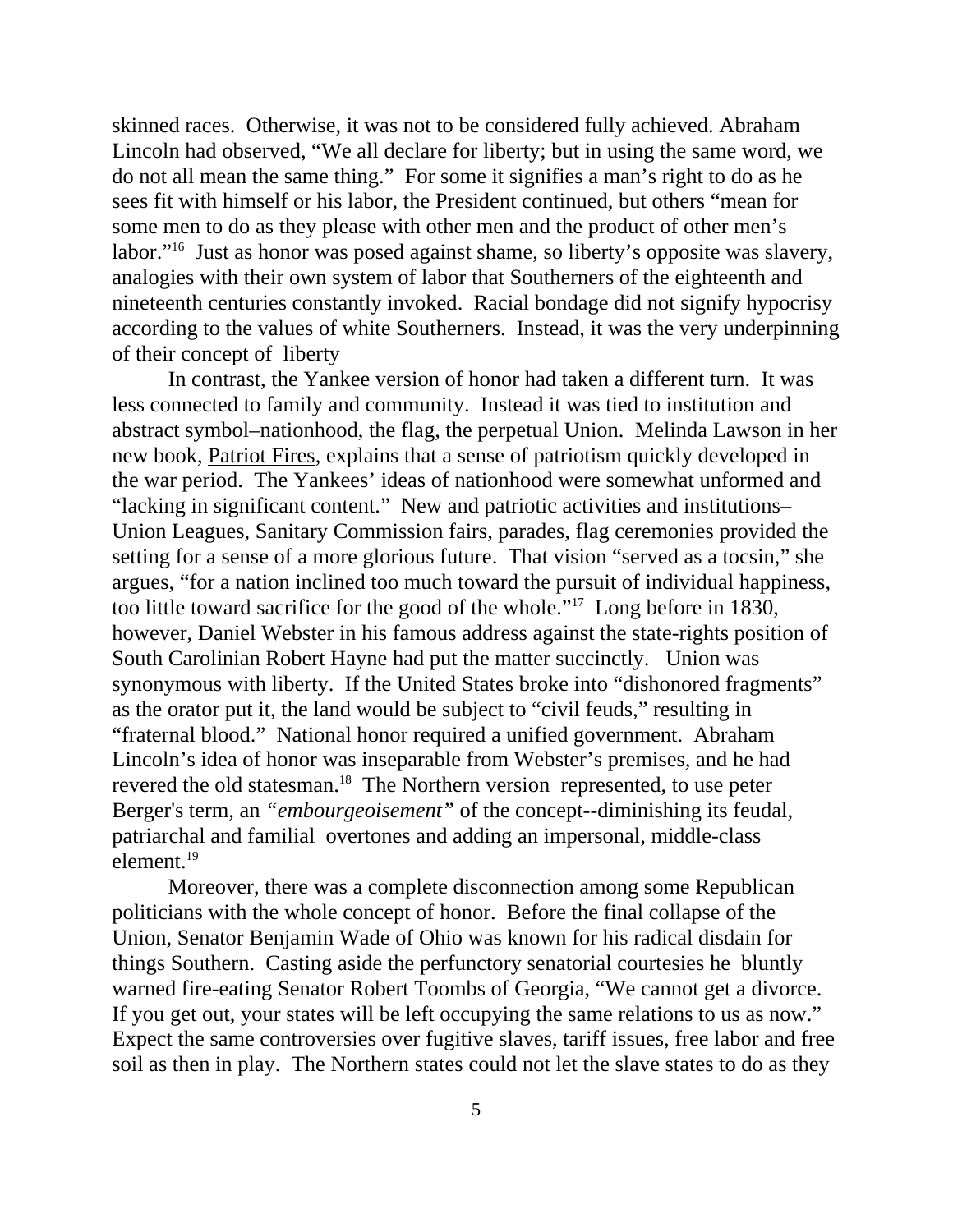liked. "You may not like us, but you cannot get rid of us. We are to live together eternally," like it or not. And so, in effect, shut up.<sup>20</sup>

 Honor, reverence for flag, and appeal to divine, however, formed the usual combination suited to the rhetorical war. The Chambersburg, Pennsylvania, Dispatch rhapsodized in May 1861 that "love of country has burst so suddenly and sublimely upon us, that the most sanguine have been surprised and amazed." The editorial further explained that the rush of young men to arms and the display of flags and bunting from church spires demonstrate that we are in the hand of God, and that He has become our Protector and our President."21

 With regard to part 2, we must consider in brief fashion the role of honor in warfare itself.

James McPherson convincingly argues that young men went to war knowing why they did so–not for adventure, not for the pay or chance for booty, but chiefly out of one ideological conviction or another–Johnny Reb for defense of hearth and way of life, Yanks for flag and Union, and some even at the start for slave emancipation. Of course, motives are slippery commodities. But the prospect of glory and immortal recognition for valor was a major component, one that the officers encouraged. At the first battle of Manassas, the chief commander General P. T. G. Beauregard, exhorted the troops, "Fight on, brave Virginia boys; the day is ours everywhere else, and it must be here also." In response the soldiers, recalled Billy Woodward of Augusta, Virginia, gave "a loud cheer, we rushed forward, determined to do as commanded or die."<sup>22</sup>

 Not surprisingly, as Gerald Linderman notes, "Those who most imperatively urged enlistment were the women. They no less than soldiers expected courageous behavior and anathematized cowardice."<sup>23</sup> Far from being the passive belles of legend, they were at first at least eager to see their brothers, lovers, and fathers act the part of heroes. In her famous diary Mary Chesnut, wife of Senator James Chesnut of South Carolina, who had resigned his seat in Washington, December 1860, reported that the Charleston ladies of her set satisfied themselves that "God is on our side." Why? asked Mrs. Chesnut. The deity, of course, "hates the Yankees," as one tea-sipper stiffly replied. Another rejoined piously, "You'll think that well of Him."24 Presenting a "talismanic flag," the virginal Sallie O. Smith of Marshall, Texas, addressed the W. P. Lane Rangers in April 1861. "Know that beneath these slender forms which ordinarily your gallantry 'suffers not the winds of Heaven to visit too roughly,'" she declaimed, "there slumbers no indifference to your fame your fortune or your achievements" as you prepare to challenge "menaces of madness and discomfited FANATICISM."<sup>25</sup> In the Upper South, the Rebel sentiments of the women lasted well into the war itself. According to a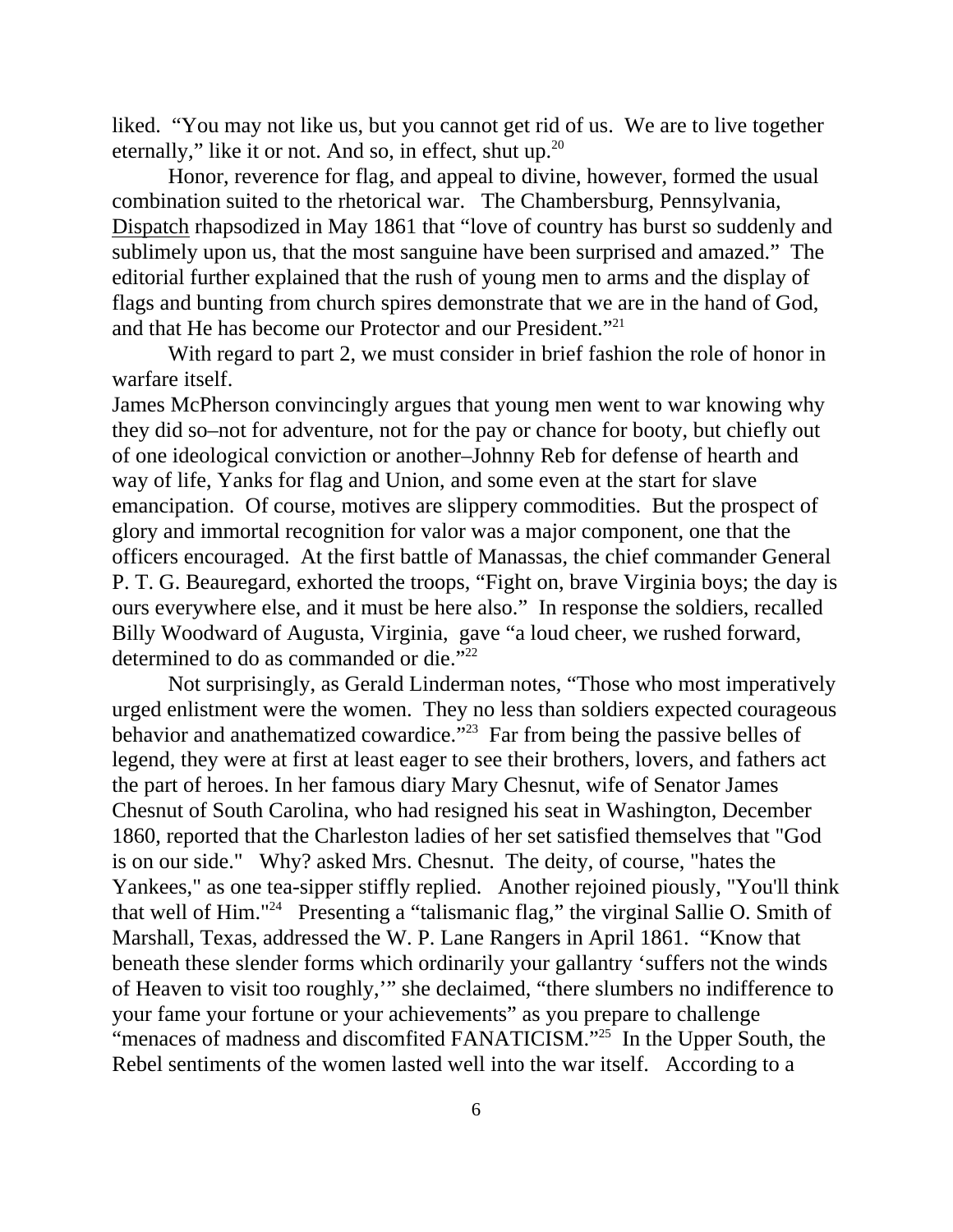Private Erisman serving in Union-occupied Nashville the "ladies 'are all secesh and wear a secesh flag for Aprons and have a belt around their waists with an Ivory handled Colt Revolving Pistol of the best quality sticking in it."<sup>26</sup>

 With regard to the soldiers themselves, honor proved to be the only "legal authority," as it were available. Honor's mandate has always required fidelity to fellow soldiers. To let them down was tantamount to ostracism and contempt. For instance, a wounded color-bearer asked private William A. Fletcher to take the 5th Texas regimental flag. Fletcher promptly refused, saying, "I am too cowardly for a flag-bearer to risk myself; and I find the oftener I can load and shoot the better able am I to maintain my honor."27 A foot soldier in the 20th Georgia Regiment spoke for many when he declared, "I had rather dye on the battle field than to disgrace my self  $\&$  the hole [sic] family."<sup>28</sup> That sense of familial pride was an integral part of the ethic.

 In warfare, the absolutes of bravery are its essence because they manifest to all--from general to bugler--the marks of individual reliability under lifethreatening stress. So it was on the Northern side as well as the Southern. The idea almost seems part of men's nature--the pursuit of honor, the dread of dishonor. Certainly Joshua Lawrence Chamberlain, hero at Little Round Top, thought so. An officer, he mused, is so conscious of his "responsibility for his men, for his cause, or for the fight that the instinct to seek safety is overcome by the instinct of honor."<sup>29</sup>

 These points about valor are obvious, but there are corollaries. Honor could be invoked as a talisman of future triumph. Southerners were likely to say at the close of the war, all had been lost save honor. They meant that, because honor survived, success would yet be theirs even after the laying down of arms. At a memorial service for the Confederate dead, the Rev. William Nelson Pendleton of Lexington, Virginia, in 1869 advised that his listeners should turn from the "gloom of political bondage" and await the moment when honor, "born of truth and baptized in the blood of our brothers shall outlive the persecutions of a merciless enemy."30

 Cowardice, on the other hand, could never be erased, even on grounds that forgiveness and peaceful intention were legitimate, Christian responses. To hide the other cheek is not to turn it, proponents of honor insisted. Less well grasped in our modern age, at least, was the notion that since honor traditionally was attached to blood--the blood of heroes that is inheritable--its shedding assumed a consecrated character. Prior to recent times, to die in war therefore did more than elicit the gratitude of nation, community, and kindred; it also became the warrior's mark of inextinguishable glory. It was assumed that God would honor that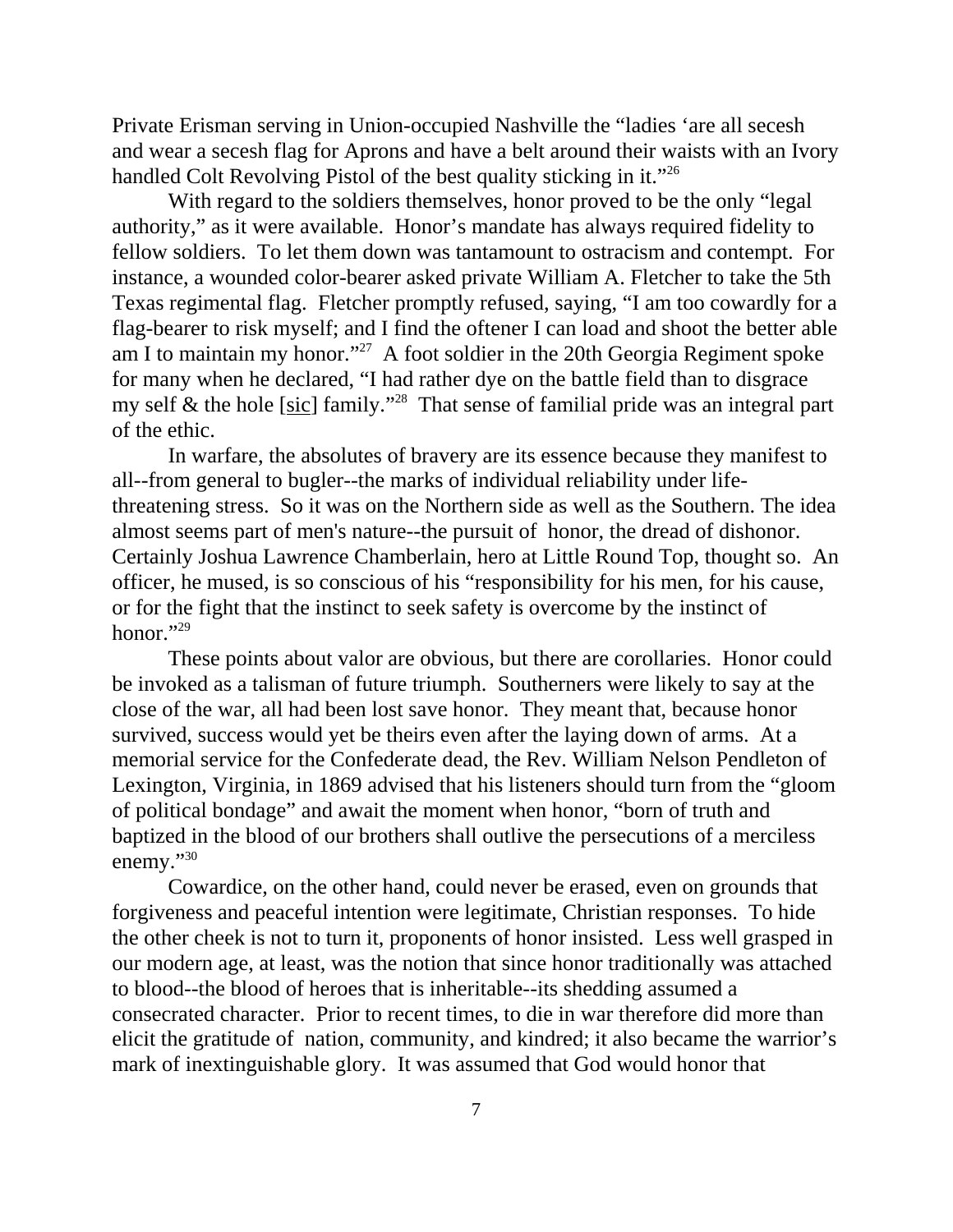sacrifice. In 1879, the Philadelphia Press described a ceremony for a dead Civil-War veteran as "a sacred, operatic drama . . . a solemn ritual of the grand Army, which is scarcely inferior to the services of the Church."<sup>31</sup>

 The remarks so far scarcely do justice to the theme of honor in wartime on either side. But the last question--the effects of victory and defeat–are yet to be treated. To introduce the theme of restored Union and fallen Confederacy, consider what occurred on 12 April 1865\ at Appomattox Courthouse. By nine in the morning General Joshua Chamberlain, hero of Gettysburg, had arranged his troops to accept the surrender of Major General John B. Gordon's Corps. It was General Grant's policy to treat the Rebels as respectfully as circumstance allowed. Chamberlain was prepared to comply.

 Without stirring drums, blaring trumpets or any music whatsoever, Gordon's emotionally drained soldiers fell into line and marched down the hill toward the Courthouse. Meantime, Chamberlain, he recalled the event, gave orders for the men to reach "the position of 'salute' in the manual of arms as each body of the Confederates passed us." He did not command the officers to bark: "present arms." Inappropriately, that order would have signified "the highest possible honor to be paid even to a president."<sup>32</sup> Instead, it was the "carry arms" command, with the weapon "held by the right hand and perpendicular to the shoulder." Chamberlain signaled the bugler as Gordon arrived opposite himself. While the notes filled the air, the Union ranks came to "'attention,'" Chamberlain recollected. There rang out the crisp, chunky noise of the soldiers' hands as they grasped musket stocks in unison.

 According to Chamberlain, General Gordon was in no mood for the ritual. "His chin drooped to his breast, downhearted and dejected in appearance almost beyond description." But hearing the bugle and "snap of arms," Gordon touched "his horse gently with his spur, so that the animal slightly reared, and as he wheeled, horse and rider made one motion, the horse's head swung down with a graceful bow and General Gordon dropped his sword point to his toe in salutation." Then, the war-weary Rebels draped their old and tattered battle flags on the piles of weapons or spread them reverently on the ground. Some Confederates "rushed, regardless of all discipline from the ranks, bent about their old flags, and pressed them to their lips with burning tears."<sup>33</sup> In an interview with a Boston journalist in 1878, Chamberlain explained the meaning of the ceremony: "Whatever was surrendered and laid down, it was not manhood, and not honor. Manhood arose, and honor was plighted and received." The allusion to a marital love pledged and ratified by formal tie was appropriate to the re-uniting of the temporarily separated sections. General Lee's officers, Chamberlain asserted, knew that the rules of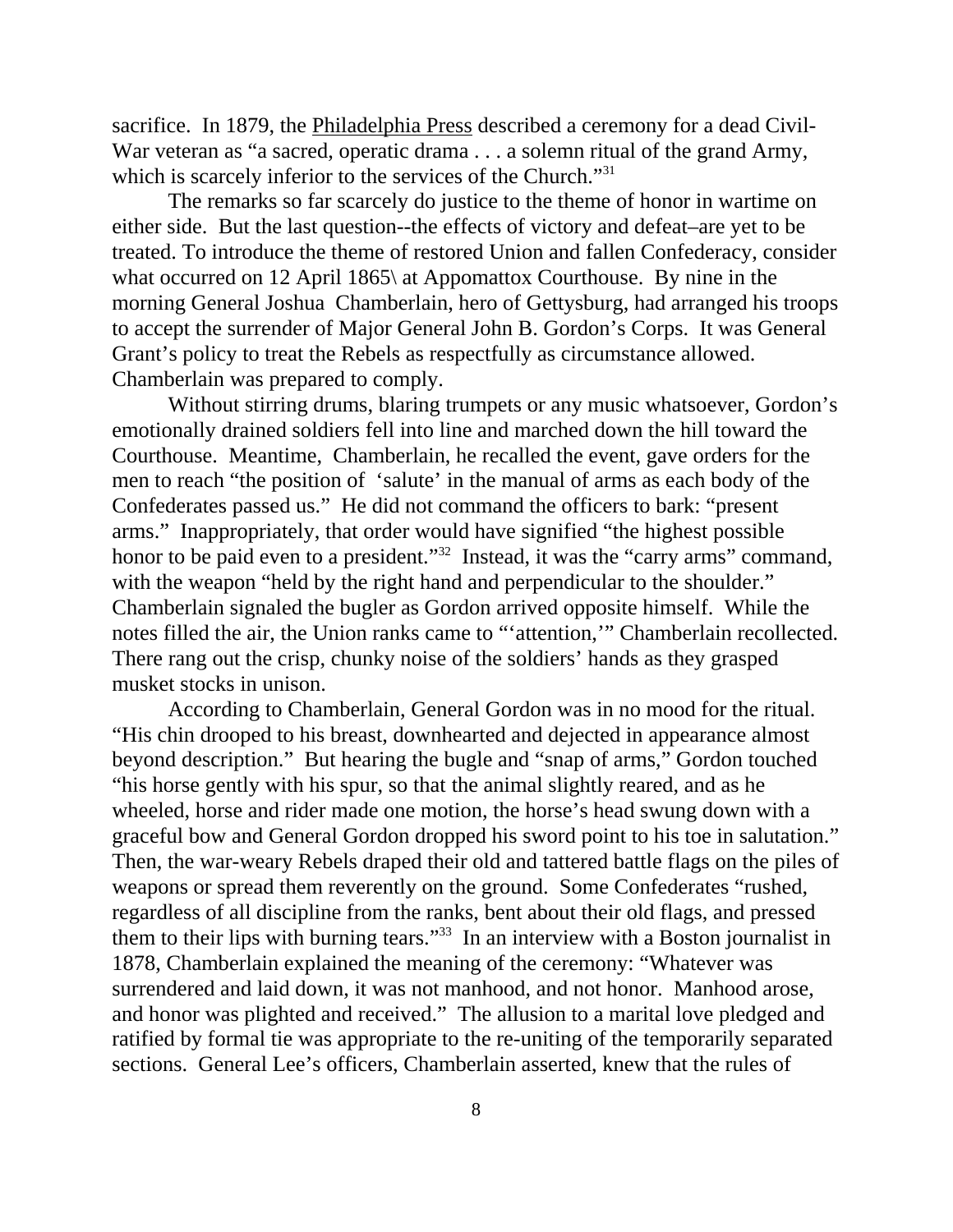honor required them never again to take up arms against the United States. "They are men of honor, and they meant it, and their word of honor is good," the Union general had then affirmed. He concluded, "God, in . . .His mercy, in His great covenant with our fathers, set slavery in the forefront, and it was swept aside as with a whirlwind, when the mighty pageant of the people passed on to its triumph."34

 Alas, if only the Union victory had been as complete as Chamberlain implied. The first disaster to undo that military triumph was Lincoln's assassination–another instance in which honor played a major part. Too often historians, some of them offering only a few lines to the tragedy, have not acknowledged just how calamitous it was in changing the divided, agonized nation's destiny.<sup>35</sup> The consequences of Lincoln's death disappeared in the maelstrom of post-war confusions and political strife.

 In any case, John Wilkes Booth won a partial triumph against the allegedly tyrannical leader of the North. He could be said to represent the Southern counterpoint to John Brown's actions at Harpers Ferry. Both men could be characterized as half-mad zealots. John Brown was guided, he thought, by a ruthless God's demands for racial justice. In contrast, Booth, the matinee idol of that day, took his measure from the sacred play-book of honor, to coin a phrase. He consciously sought to imitate the glorious work of Brutus in Shakespeare's Julius Caesar. Reared in slaveholding Harford County, Maryland, the actor delighted in the hierarchy of races, sexes, nationalities (he hated the Irish), and degrees of wealth. He cherished the warrior's recipe for action, the bid for immortal glory. Booth's sister Asia explained that her brother killed Lincoln "so that his name might live in history. . .forever."36

 The obsession to achieve immortality in national memory often motivates the all but suicidal assassin. After his capture for assassinating Prince Franz Ferdinand at Sarajevo, the Serb nationalist wrote these lines in prison: "He who wants to live, has to die

He who is ready to die, will live forever"

Booth will not be the last religious murderer to be mentioned in these lectures.

 The long-term effect of Lincoln's slaying was profound. Gone was the leader who had patiently guided Union victory, deftly steered his government, party, and people through perilous crises, and established the basis for black freedom. At the White House there presided in 1865 a war Democrat possessed of limited skills, unshakeable race prejudices, and intense loyalty to states' sovereignty. The freed people had full reason to mourn. With Reconstruction in uncertain hands, the Union public gradually relinquished commitments to the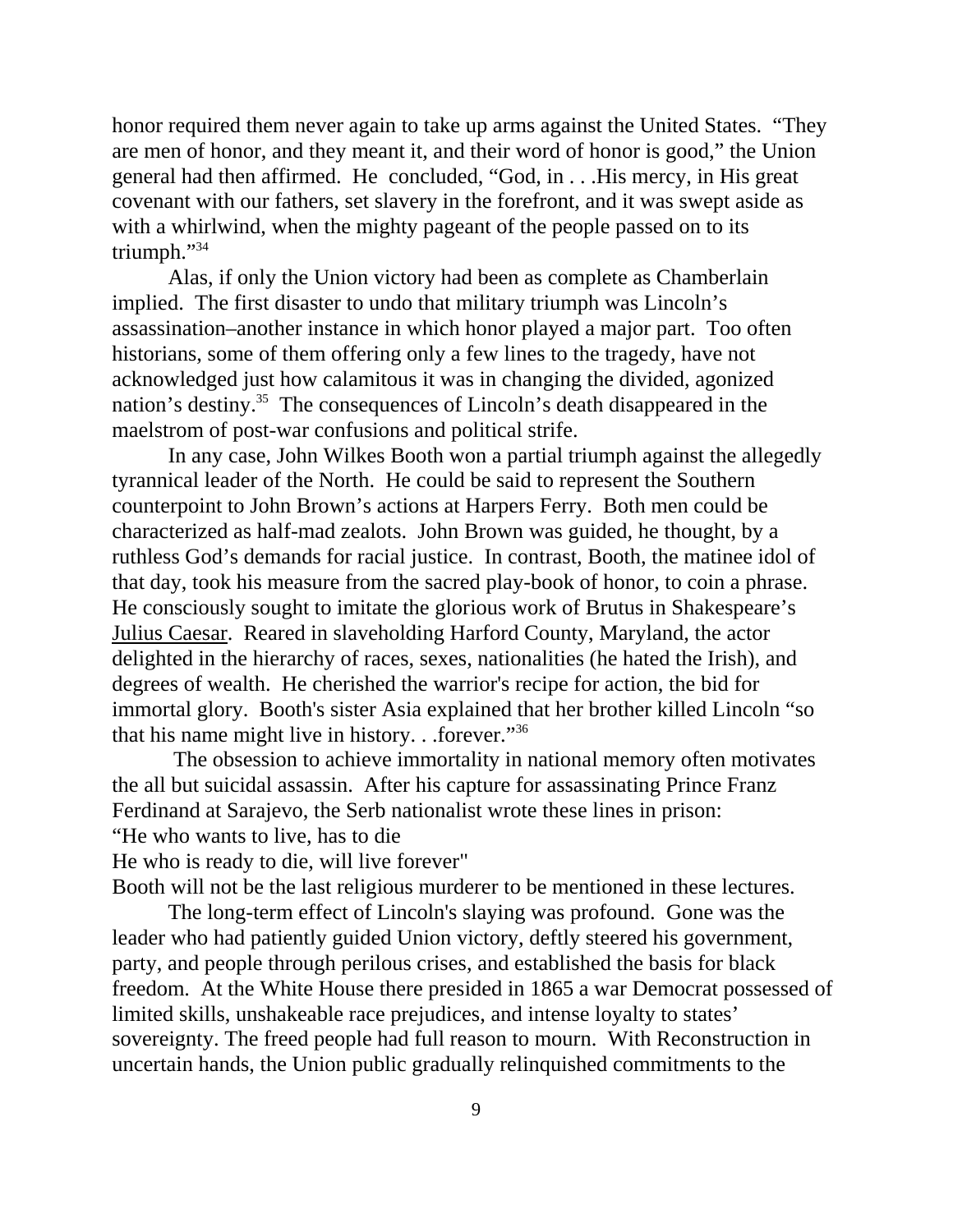former slaves and grew ever more weary of crippled Republican efforts to create a bi-racial Southern coalition. Lincoln could never have solved all the problems of the postwar years. His departure, however, irremediably constricted the movement to fulfil the ideals of Union and to open the path toward racial equity. Thanks to Booth and romantic notions of honorable murder, the President's death in office assured white Southerners of what became a century-long era of unchecked ascendancy, white over black.

 In the South, the humiliation of defeat–the antithesis of honor--was hard to bear. On a collective scale, demoralization had set in as early as 1864. Confederate politician Howell Cobb found Georgian civilians to be "depressed, disaffected, and too many of them disloyal." "Shall we indeed fight on against the decrees of God, to utter extermination!" a former secessionist editor wondered. Was it "the will of God . . . or the suggestion of the Demon of Pride" that kept the Confederate insanity afloat? "I say Peace!"<sup>37</sup> Such feelings were made worse by the actual surrender of the Rebel armies.

 Among the varieties of reaction to the catastrophic loss was a retreat to a psychological redoubt that might be called Fort Denial. A Dr. Samuel Preston Moore denounced rumors that Lee had given up the fight as a "moral impossibility." "No one is willing to believe it," declared one Mississippian as late as 20 April.38 At first the Rev. J. Henry Smith, minister of the Presbyterian Church at Greensboro, North Carolina, had half-disbelieved rumors of Lee's capitulation. When he discovered the truth, he declared it the "Saddest of days!" The clergyman found himself unable to leave his bed. He made no entries in his daily journal. He moaned, "The doings & feelings, the disheartening, the gloom & burden & sorrow--no pen can describe. Oh is all gone? My bleeding, suffering country! Are all the prayers, the vows, the blood  $&$  lives  $&$  property of thousands & tears of many thousands in vain?"39

 At least for a time, even the most pious found that their faith was shaken to the core. Ellen House, for instance, undertook to curb her bitterness over the defeat and desolation. "We have depended too much on Gen. Lee too little on God."40 As the end drew near, even the godfearing General Josiah Gorgas mourned, "What have we done that the Almighty should scourge us with such a war--so relentless and so repugnant?"41

 Others bore the yoke of despair all the rest of their days. Some wealthy slaveholders found it impossible to adjust to defeat, penury, loss of command over slaves, and the monotony of living in a demoralized social environment. It might be called the Ashley Wilkes syndrome. Tendencies to depression could well spring from genetic and other factors besides war experiences. Yet, the latter does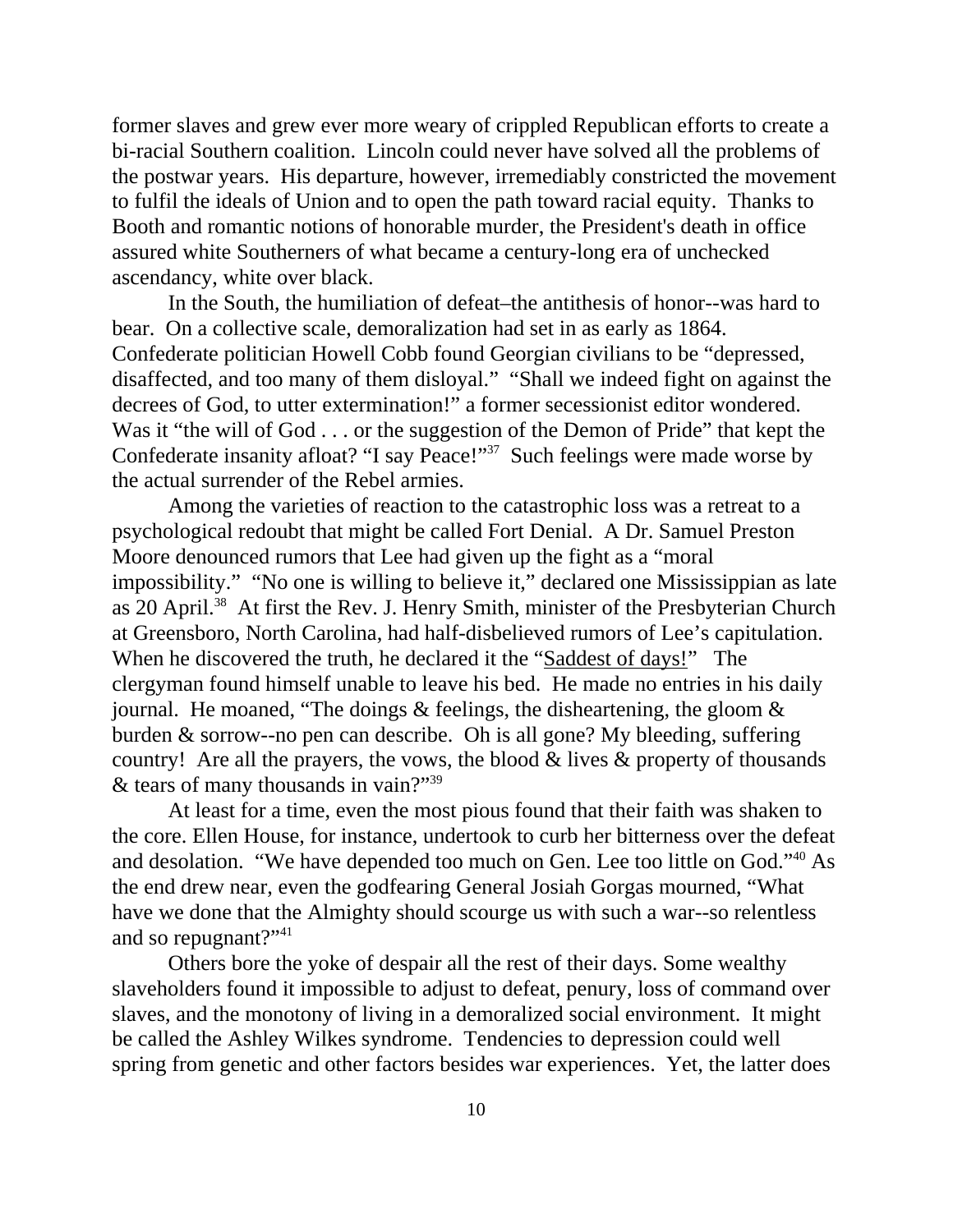explain the over drinking of former Rebel surgeon Algernon Sidney Porter, M.D., father of the writer who went by the nom de plume O. Henry. During the war he had hacked off limbs of screaming soldiers day after day, sights, sounds, and smells to make anyone half-distracted for the rest of life. Dr. Porter kept a shed out back of the house as a hideout. He would lock the door and pretend to be at work on some marvelous invention, a flying machine, a steam-run carriage, a mechanical cotton-picker, or a perpetual-motion contraption. Much of the time, though, he was holding communion with a bottle or a potion of laudanum.<sup>42</sup>

 Likewise, the poet Henry Timrod of Charleston had fallen into complete "numbness of heart" as his friend Paul Hayne had mused. Outwardly cheerful throughout the conflict, he nonetheless privately sounded a different tone.<sup>43</sup> After the war, he had been forced to sell almost all the family's household furnishings, to support a wife and family. Consumption carried him off in 1867. His last poem had a touching simplicity.

In a dim and murky chamber,

 I am breathing my life away; Some one draws a curtain softly And I watch the broadening day. As it purples in the zenith, As it brightens on the lawn, There's a hush of death about me,

And a whisper, "He is gone!"

And so it was. The slave South, land of prosperity, power in national circles, and white ownership in chattels, was gone as  $Timrod's$  poem suggested on a more personal scale. It had died not only from a fear of slave insurrections but also of Northern power. Yet, in my estimation, a primary and perhaps primitive dedication to the code of honor was the South's undoing.

 Yet, as the next lecture will illustrate, the influence of motives for defending honor did not vanish from national consideration. This would be particularly so under the leadership of Southern Presidents. As the prior wars discussed demonstrate, white Southerners have long proved the most truculent of Americans against the nation's real or imagined enemies.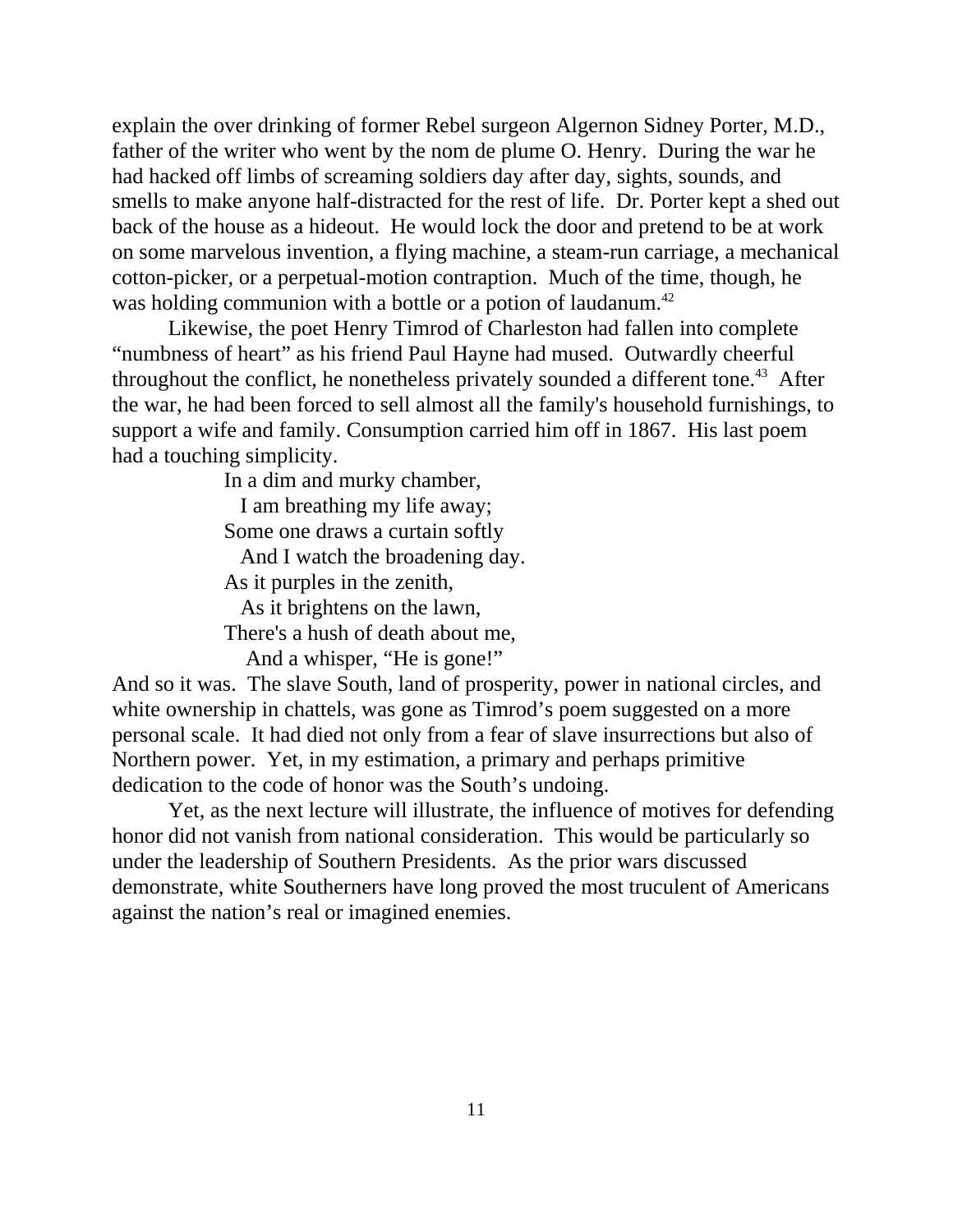# Endnotes

<sup>1</sup> Quoted from Douglas Southall Freeman, The South to Posterity: An Introduction to the Writing of Confederate History (New York: Charles Scribner's Sons, 1939), 197-204, in Emory Thomas in Warm Ashes: Issues in Southern History at the Dawn of the Twenty-First Century. Edited by Winfred B. Moore Jr., Kyle S. Sinisi, and David H. White Jr. (Columbia: University of South Carolina Press, 2003), 11.

 $2^2$  A fine essay by George C. Rable points out that state rights was long held to be the great affliction of the Confederate war effort, so entrenched was the theory in the Southern mentality. See George C. Rable, "Beyond State Rights: The Shadowy World of Confederate Politics" in James M. McPherson and William J. Cooper, Jr. eds., Writing the Civil War: The Quest to Understand (Columbia: University of South Carolina Press, 1998), 135-53.

3 John Stauffer, The Black Hearts of Men: Radical Abolitionists and the Transformation of Race (Cambridge, Mass.: Harvard University Press, 2002), 21.

4 Quoted in William A. Link, Roots of Secession: Slavery and Politics in Antebellum Virginia (Chapel Hill: University of North Carolina Press, 2003), 179. 5 Frevert, Men of Honour, quotation, 201.

6 Quoted in Avner Offer, "Going to War in 1914: A Matter of Honor?" Politics and Society 23 (June 1995): 216.

7 James Henry Hammond to Marcus C. M. Hammond, 12 November 1860, in Carol Bleser, The Hammonds of Redcliffe (New York: Oxford University Press, 1981), 88; see also James Henry Hammond to William Gilmore Simms, 13 November 1860, quoted in Drew Gilpin Faust,

8 See Leonard L. Richards, The Slave Power: The Free North and Southern Domination, 1780- 1860 (Barton Rouge: Louisiana State University Press, 2000), 214. See also Alexander Stephens, "Speech Against Secession [November 14, 1860], in Cleveland, Alexander Stephens in Public and Private, 704-708; Lawrence T. McDonnell, "Struggle Against Suicide: James Henry Hammond and the Secession of South Carolina," Southern Studies, XXII (Summer 1983):109-37; Drew Gilpin Faust, James Henry Hammond and the Old South: A Design for Mastery (Baton Rouge: Louisiana State University Press, 1982), 331-59; Ralph A. Wooster, "The Secession of the Lower South: An Examination of Changing Interpretations," Civil War History, VII (? 1961), 117-27.

9 *Ibid*., I, iii, 197-200; see essays of J. G. Peristiany (ed.), Honor and Shame: The Values of Mediterranean Society (London: , 1965).

10 George M. Fredrickson, The Black Image in the White Mind: The Debate on Afro-American Character and Destiny 1817-1914 (New York: Harper & Row, 1971); see also Pitt-Rivers, "Honor," 503-511; Hammond and Tucker quoted in Steven Mac Stowe, "'The Touchiness' of the Gentleman Planter: The Sense of Esteem and Continuity in the Antebellum South,"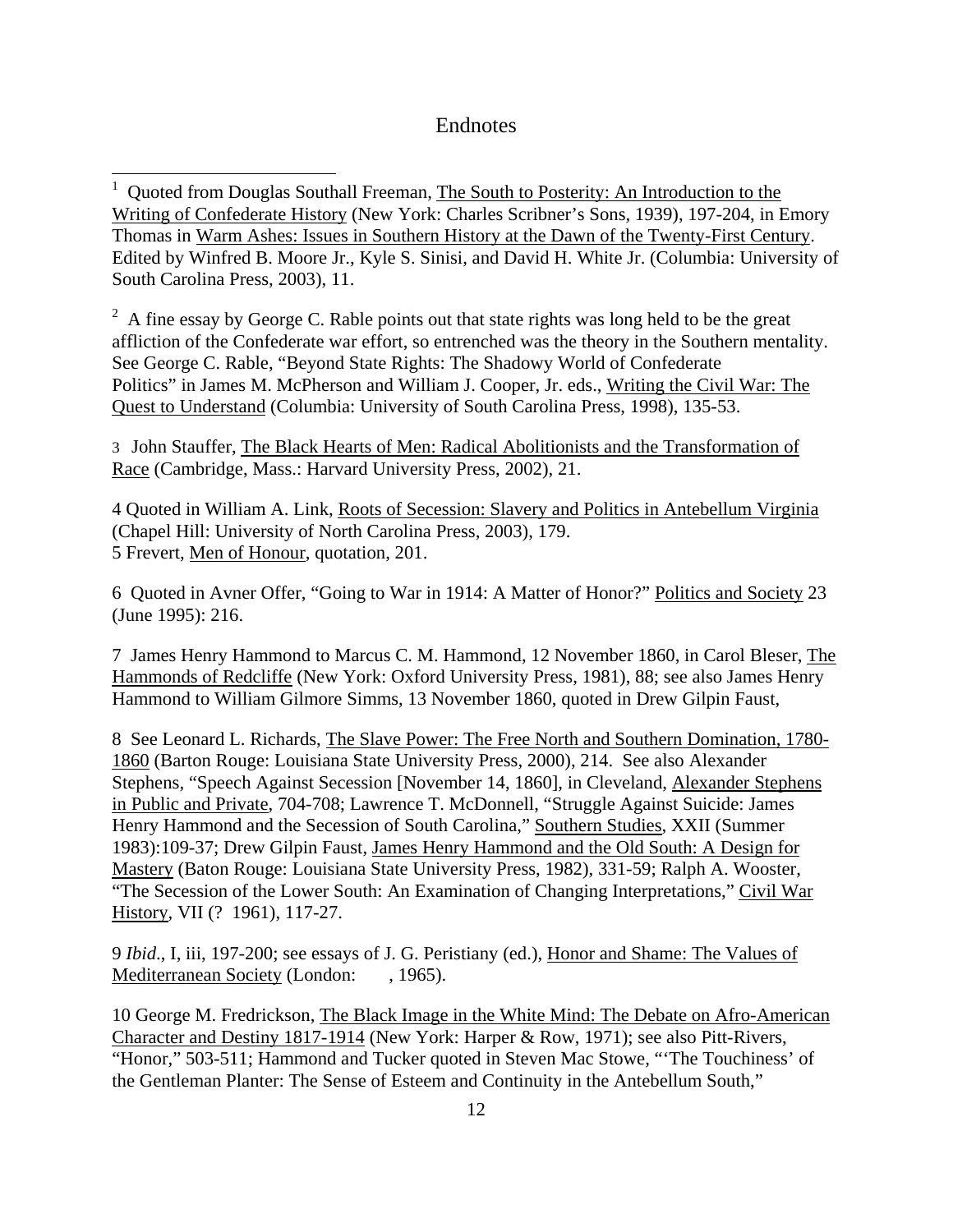Psychohistory Review, VIII (? 1978), 6-15.

 $\overline{\phantom{a}}$ 

11 Quoted in James M. McPherson, What They Fought For, 56.

12 David H. Fisher, Albion's Seed: Four British Folkways in America (New York: Oxford University Press, 1989), 412.

13 Quoted in Goen, Broken Churches, Broken Nation, 173. On Rutledge, see Joseph D. Cushman, A Goodly Heritage: The Episcopal Church in Florida, 1821-1892 (Gainesville, Fla.: University of Florida Press, 1965), 42-44; entry for January 4, 1861, William Kauffman Scarborough, ed., The Diary of Edmund Ruffin: Toward Independence October, 1856-April, 1861 (3 vols.: Baton Rouge: Louisiana State University Press, 1972), 1:524.

14 Quoted in Goen, Broken Churches, Broken Nation, 173. Goulding quoted in Mitchell Snay, "Gospel of Disunion: Religion and the Rise of Southern Separatism, 1830-1861," (Ph.D. dissertation, Brandeis University, 1984), 14 and 19.

15 Edward Crowther, "Holy Honor: Sacred and Secular in the Old South," Journal of Southern History 58 (November 1992):636.

16 James M. McPherson, Abraham Lincoln and the Second American Revolution (New York: Oxford University Press, 1991), 43-44.

17 Melinda Lawson, Patriot Fires: Forging a New American Nationalism in the Civil War North (Lawrence: University Press of Kansas, 2002), 39.

18 Webster quoted in William Lee Miller, Lincoln's Virtues: An Ethical Biography (New York: Knopf, 2002), 113.

19 *Ibid.,* 87. ?

20 Wade quoted in Ulrich B. Phillips, The Life of Robert Toombs (New York: Macmillan Company, 1913), 187.

21 Dispatch quoted in Ayers, In the Presence of Mine Enemies, 160.

22 Quoted in Edward L. Ayers, In the Presence of the Mine Enemies: War in the Heart of America 1859-1863 ((New York: W. W. Norton, 2003), 195.

23 Linderman quoted in Drew Gilpin Faust, Mothers of Invention, chapter 1.

24 Entry for April 13, 1861, in C. Vann Woodward, ed., Mary Chesnut's Civil War (Yale University Press, 1981), 48.

25 Euripides, The Trojan Women, in Euripides III, ed. David Green and Richard Lattimore (Chicago: University of Chicago Press, 1958), 144.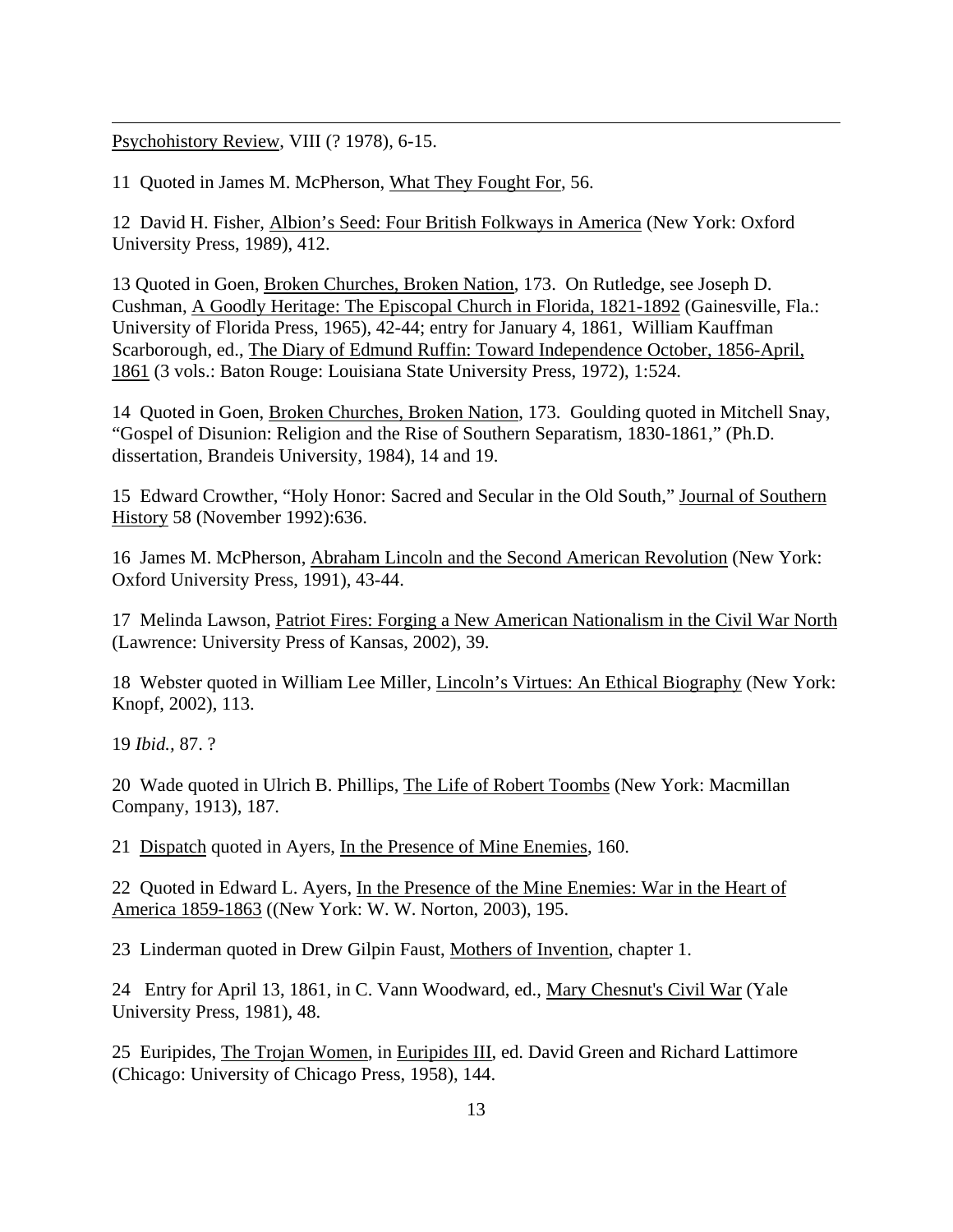26 Quoted in Ayers, In the Presence of Mine Enemies, 235.

 $\overline{\phantom{a}}$ 

27 William A. Fletcher, Rebel Private, Front and Rear: Memoirs of a Confederate Soldier (Austin: University of Texas Press, 1951), 57.

28 Quoted in McPherson, For Cause and Comrades, 80.

29 Quoted in Bertram Wyatt-Brown, "America's Holy War"( review of James M. McPherson, For Cause and Comrades), New York Review of Books 44 (November 6, 1997): 43-47 .

30 William Nelson Pendleton, quoted in Gaines M. Foster, Ghosts of the Confederacy: Defeat, the Lost Cause, and the Emergence of the New South, 1865 to 1913 (Oxford University Press, 1987), 42.

31 Philadelphia Press, quoted in Stuart McConnell, Glorious Contentment: The Grand Army of the Republic, 1865-1900 (Chapel Hill: University of North Carolina Press, 1992), 125.

32 Joshua Lawrence Chamberlain, "Bayonet Forward": My Civil War Reminiscences (Gettysburg: Stan Clark Military Books, 1994), 236; Alice Rains Trulock, In the Hands of Providence: Joshua L. Chamberlain and the American Civil War (Chapel Hill: University of North Carolina Press, 1992), 302.

33 Chamberlain, Bayonet Forward, 236.

34 Quoted in Trulock, In the Hands of Providence, 303.

35 Allan Nevins, The War for the Union: The Organized War to Victory, 1864-1865 vol. 4 (New York: Charles Scribner & Sons, 1971), 319; see, for instance, James M. McPherson, Battle Cry of Freedom: The Civil War Era (New York: Oxford University Press, 1988), 853. (McPherson, it must added, compensates for this casual reference with his other, valuable works on Abraham Lincoln.)

36 Booth to Mary Ann Holmes Booth, November 1864, in John Rhodehamel and Louise Taper, eds., "Right or Wrong, God Judge Me": The Writings of John Wilkes Booth (Urbana and Chicago: University of Illinois Press, 1997), 130; Asia Booth Clarke, The Unlocked Book (New York: Putnam's Sons, 1938), 157-58.

37 These Georgians are cited in David Williams, Rich Man's War: Class, Caste, and Confederate Defeat in the Lower Chattahoochie Valley (Athens: University of Georgia Press, 1998), 173.

38 Entries for 11, 14, 20 April 1865, Samuel A. Agnew Diary, SHC, UNC; Dr. Samuel Preston Moore, quoted in entry for 17 April 1865, Kate: The Journal of a Confederate Nurse, ed. Richard Barksdale Harwell (Baton Rouge: Louisiana State University Press, 1987), 271.

39 See entries for 11 and 17 April 1865 in "The Civil War Decade in Greensboro, N.C. as Recorded in the Diary of Rev. Mr. J. Henry Smith, Pastor of the Presbyterian Church of